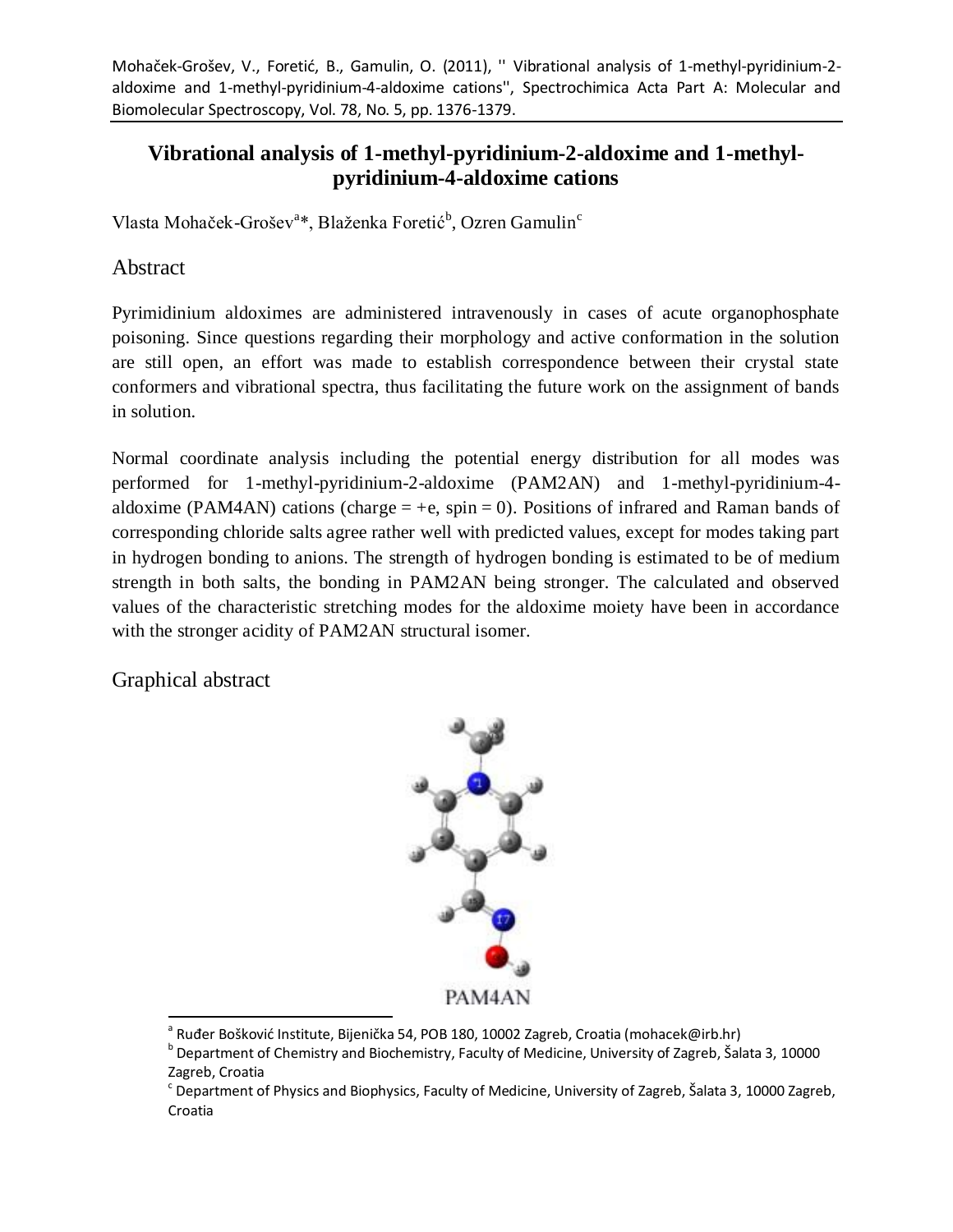# Research Highlights

► Pyrimidinium aldoximes are administered intravenously in cases of acute organophosphate poisoning. ► Effort was made to establish correspondence between their crystal state conformers and vibrational spectra, thus facilitating the future work on the assignment of bands in solution.

## Keywords

1-Methyl-pyridinium-2-aldoxime chloride; 1-Methyl-pyridinium-4-aldoxime chloride; Normal coordinate analysis; Infrared; Raman

## 1. Introduction

Pyrimidinium aldoximes are used as antidotes for acute organophosphate poisoning, during which acetylcholinesterase (AChE) is irreversibly inhibited and death occurs in a matter of minutes [1]. Both insecticides and chemical warfare agents contain an invasive phosphate group that binds to the catalytic site of AChE – that is reacts with hydroxyl group of the Serine 200 – burried in a 20 Å deep and 6 Å wide gorge [2]. Reactivation of the inhibited enzyme is hampered by its "ageing", an autocatalytic process whereby enzyme loses its active oxygen together with an alkyl chain tied to the organophosphate [3]. The most potent and universal antidote would have to bind to the phosphate group, and remove it from the enzyme but without destructive consequences.

AChE active site catalyses the hydrolytic cleavage of acetylcholine into an acetate  $CH_3COO^$ and a choline  $HO - CH_2CH_2N^+(CH_3)_3$ . When the active site is tied to a phosphorous group, enzyme is disabled and acetylcholine agglomerates, causing paralyses of muscles. Further aggravation is caused by enzyme ageing, when serine oxygen leaves the enzyme together with the phosphate group. The mono- and bis-pyridinium type aldoximes are used as reactivators of non-aged AChE. The bis-pyridinium aldoxime salts (e.g. HI-6, obidoxime, TMB-4) are found to be more potent than mono-pyridinium aldoximes such as 1-methyl-pyridinium-2-aldoxime (PAM2AN) and 1-methyl-pyridinium-4-aldoxime (PAM4AN), although the chloride or iodide salts of PAM2AN known as pralidoxime do have pharmacological application [1]. Stability and reactivity (nucleophilicity and reactivation ability) of pyridinium aldoximes is closely related to their morphology, configuration and conformation, which also determines the acidity of aldoxime group. The configuration of aldoxime group and consequently its acidity and nucleophilicity in such compounds are known to vary with temperature or upon UV irradiation [4], [5] and [6].

Since the question regarding the morphology and active conformation of a solid simple monopyridinium aldoximes is still open [7], and since at physiological pH (7.4) oxime group exists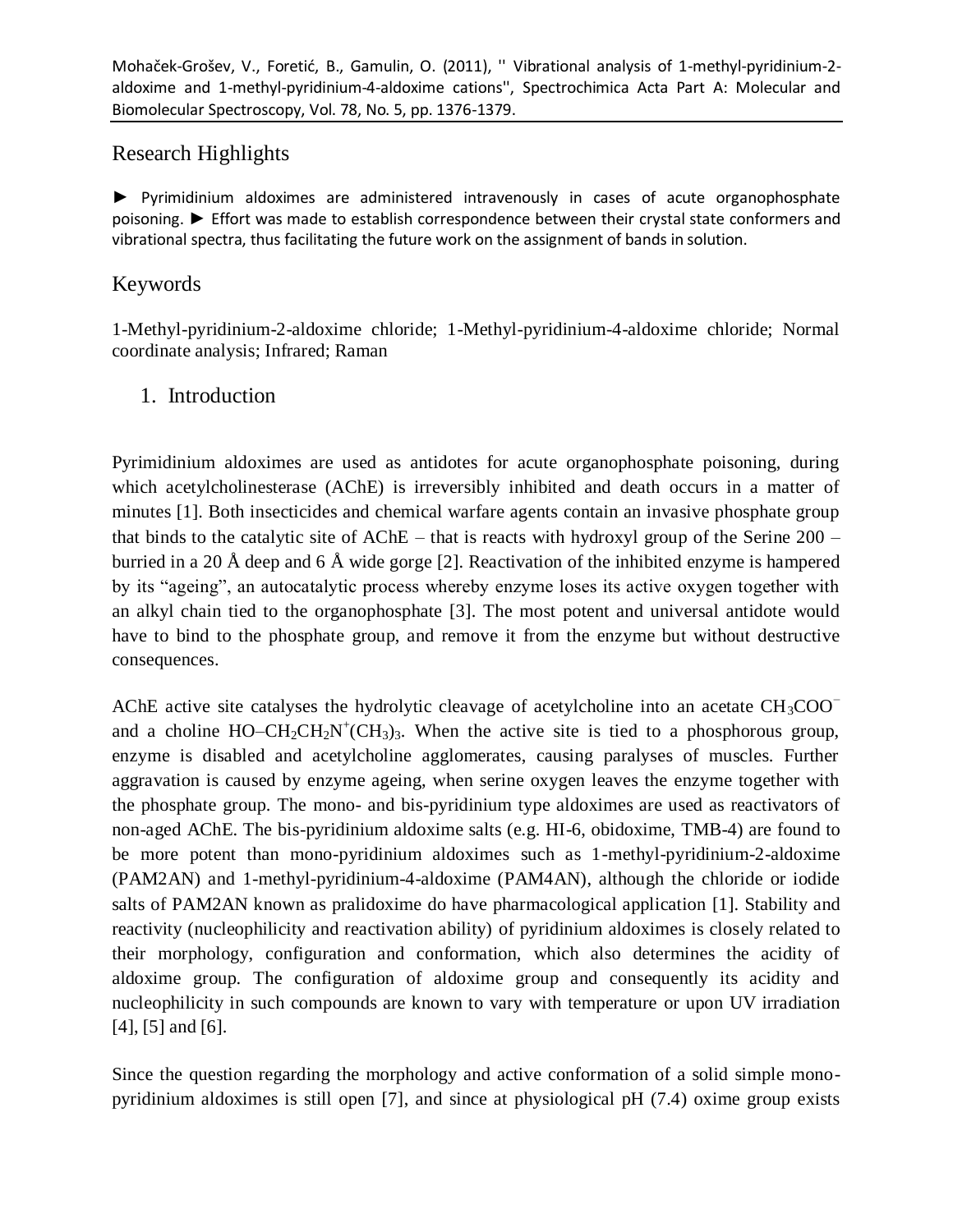both in protonated and in deprotonated forms [6], one could gain much information by studying the pyridinium aldoxime solution vibrational spectra. Therefore the first step would be to assign the vibrational bands of the protonated conformers appearing in crystals. The crystal structure of pralidoxime (PAM2AN, chloride salt) is known [8], but data is still missing for PAM4AN chloride. It is therefore of interest to establish a correspondence between structure and vibrational spectra of these physiologically active molecules.

# 2. Materials and methods

The white to pale yellow crystalline solids of 1-methyl-pyridinium-2-aldoxime (PAM2AN) and 1-methyl-pyridinium-4-aldoxime (PAM4AN) chlorides were commercial substances synthesized by known methods [9] (manufactured by Bosnalijek) and used as supplied.

Raman spectra of powdered samples pressed into spherical hollow holders were recorded with FT-Raman module of Perkin-Elmer GX spectrometer in spectral range from 150 to 3500  $cm^{-1}$ with resolution of 1 cm<sup>-1</sup> and accumulation of 500 scans. The excitation line was  $\lambda = 1064$  nm of Nd:YAG laser operating at the power of 300 mW, with InGaAs detector. Infrared spectra of powdered samples pressed in KBr pellets were recorded in transmission mode by Perkin-Elmer GX spectrometer, equipped with DTGS detector, in absorption mode with 150 scans and 1 cm<sup>-1</sup> resolution. Spectral range was from 370 to 4000  $\text{cm}^{-1}$ .

# 3. Results and discussion

Normal modes of PAM2AN and PAM4AN cations in *E* configuration were calculated and compared with observed Raman and infrared bands of their chloride salts. The *E* configuration for the arrangement of substituents around the  $C = N$  bond has been found in all other oximes with antidotal activity against intoxication with organophosphate poisons [7] and [8]. Based on the known crystal structure of PAM2AN [8] the Raman and infrared bands could be assigned according to their symmetry. The agreement was rather good, except for modes reflecting changes due to hydrogen bonding to chloride anion. The assignment of the bands for PAM4AN, whose crystal structure is unknown, was done by comparison with calculated cation normal vibrations.

Comparing the optimized geometry for the *E*-anti-anti conformer of PAM2AN cation (Fig. 1, left) with the crystal structure parameters (Table 1), we have found that they were qualitatively the same, but calculated lengths of bonds in the pyridinium ring are systematically longer than the ones found in the crystal. The exception in that trend was found for the aldoxime N–O bond whose calculated length was slightly shorter indicating strong resonance interaction between the pyridinium ring and the aldoxime moiety. Considerable contribution of  $= C-N = 0<sup>+</sup>H$ resonance structure has been found in the crystal structure of several PAM2AN salts [8] and is in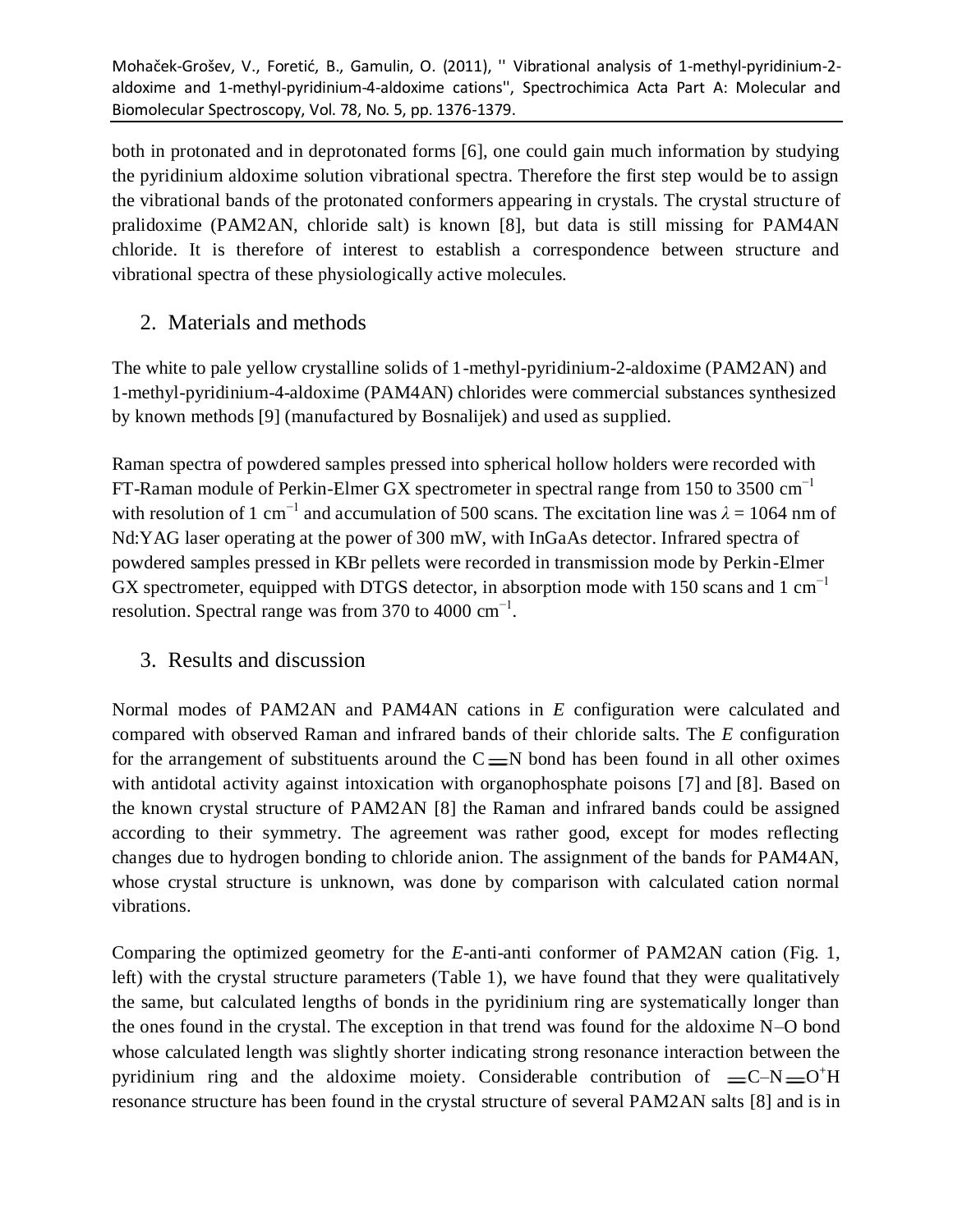accordance with the higher acidity of the pyridinium-2-aldoximes in comparison with their 4 substituted isomers [10]. Moreover, it was also established by the calculated charge separation in the aqueous phase [7]. Selections of optimized parameters for PAM4AN cation is given in Table S1, Supplementary material.



**Fig 1** The most stable conformation of *E*-anti-anti PAM2AN (left) and of *E*-syn-anti PAM4AN (right) (charge  $= +e$ , **spin = 0). Selection of optimized geometrical parameters is given in Table 1 for PAM2AN, and in Supplementary Table S1 for PAM4AN.**

**Table 1 Comparison of selected geometrical parameters for** *E***-anti-anti conformer of PAM2AN calculated with B3LYP/6- 31++G(d,p) method [12] with the crystal structure parameters [8].**

|           | B3LYP | Crystal |
|-----------|-------|---------|
| Bonds (Å) |       |         |
| $N1-C2$   | 1.371 | 1.352   |
| $C2-C3$   | 1.403 | 1.386   |
| $C3-C4$   | 1.387 | 1.365   |
| $C4-C5$   | 1.401 | 1.377   |
| $C5-C6$   | 1.379 | 1.357   |
| $C6-N1$   | 1.362 | 1.352   |
| $N1-C7$   | 1.486 | 1.474   |
| $C2-C15$  | 1.462 | 1.460q  |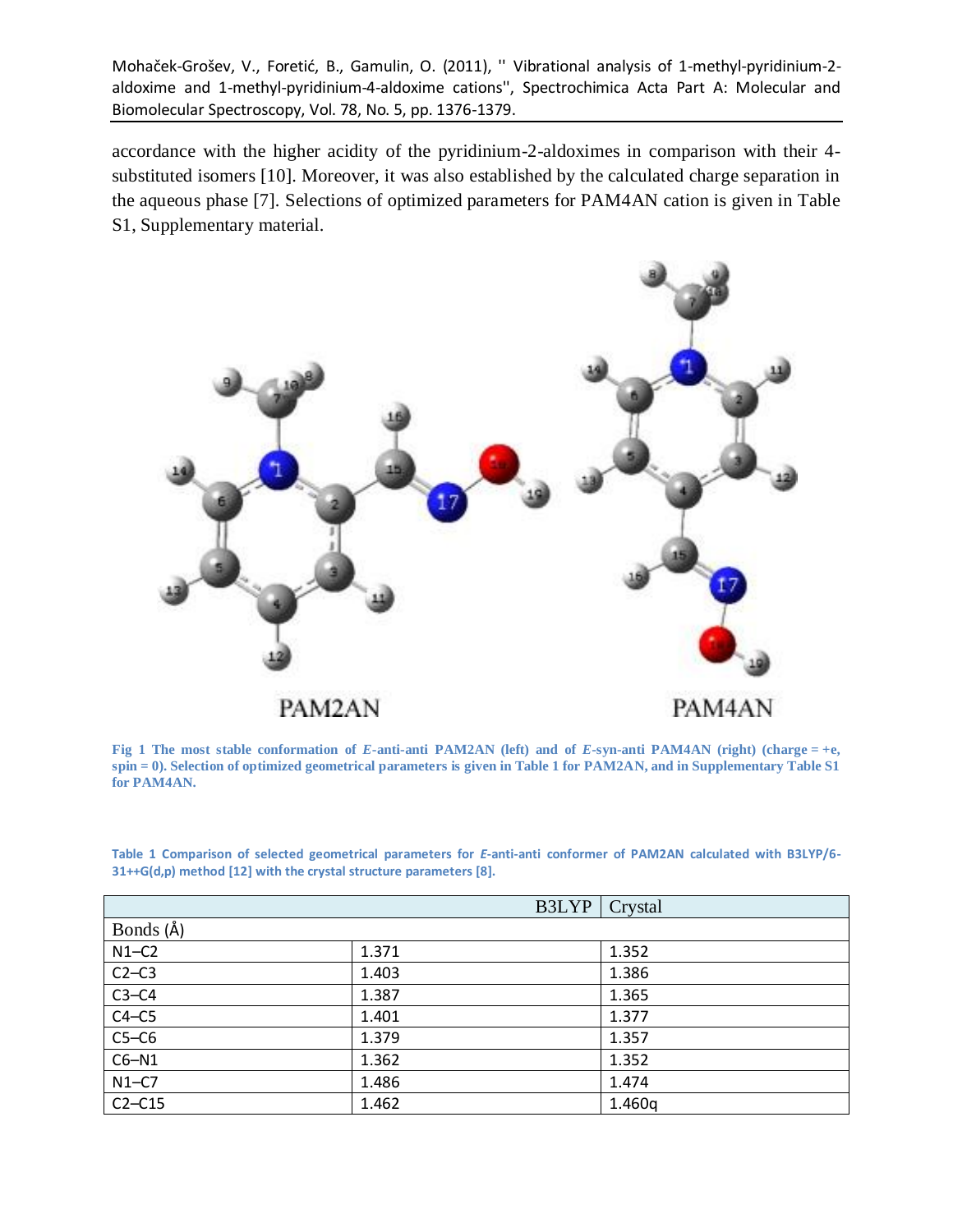| $C15-N17$           | 1.288      | 1.274   |  |  |  |
|---------------------|------------|---------|--|--|--|
| N17-018             | 1.359      | 1.372   |  |  |  |
| Angles (°)          |            |         |  |  |  |
| C2-C15-N17          | 117.70     | 116.94  |  |  |  |
| C15-N17-O18         | 111.82     | 111.77  |  |  |  |
| Dihedrals (°)       |            |         |  |  |  |
| $N1 - C2 - C3 - C4$ | 0.0        | 1.51    |  |  |  |
| $C2 - C3 - C4 - C5$ | 0.0        | 0.18    |  |  |  |
| $C3-C4-C5-C6$       | 0.0        | $-1.73$ |  |  |  |
| $C4 - C5 - C6 - N1$ | 0.0        | 1.61    |  |  |  |
| C5-C6-N1-C2         | 0.0        | 0.12    |  |  |  |
| $C6 - N1 - C2 - C3$ | 0.0        | $-1.66$ |  |  |  |
| C3-C2-C15-N17       | $-0.01567$ | $-7.6$  |  |  |  |

The most stable conformation of PAM2AN cation was the *E*-anti-anti form, while the *E*-syn-anti cation form was 0.44 kcal/mol higher in energy. The conformation notation refers to the dihedral angles N1–C2–C15–N17 and C2–C15–N17–O18 (Fig. 1), and has been found as the most stable optimized one for PAM2AN chloride [7] and [11].

Crystal structure of PAM2AN chloride belongs to  $\overline{PI}$  space group with two molecules per unit cell (*Z* = 2), *a* = 7.110 Å, *b* = 7.165 Å, *c* = 8.861 Å,  $\alpha$  = 76,52°,  $\beta$  = 85,62°,  $\gamma$  = 65,8° [8]. There are 117 optically active phonons, 60 of  $A_g$  and 57 of  $A_u$  symmetry. Among 60  $A_g$  Raman active modes, 6 belong to librations of PAM2AN cations in the rigid molecule approximation, 51 to internal vibrations of PAM2AN cations and 3 describe hydrogen bonding of cations to chloride anions. Fifty-seven infrared active modes comprise 6 translations of cations and Cl<sup>−</sup> anions, and the other 51 modes belong to internal vibrations of PAM2AN cations. Since only internal part of vibrational spectrum is of interest here, low frequency spectra were not recorded.

In Table 2 selection of observed Raman and infrared modes for PAM2AN chloride crystal is listed and compared with the calculated values for PAM2AN cation (charge  $= +e$ , spin  $= 0$ ) using Gaussian 03 program [12], while complete list of all observed and calculated bands is given in Table S2, Supplementary material. From the output log file we created the input file for the MOLVIB program of Kuczera [13] and found the potential energy distribution. The same procedure was performed for PAM4AN (Fig. 1, right) and the selection of results is given in Table 3, while complete list of all bands in Table S3, Supplementary material. The infrared and Raman spectra of two compounds are shown in Fig. 2 and Fig. 3.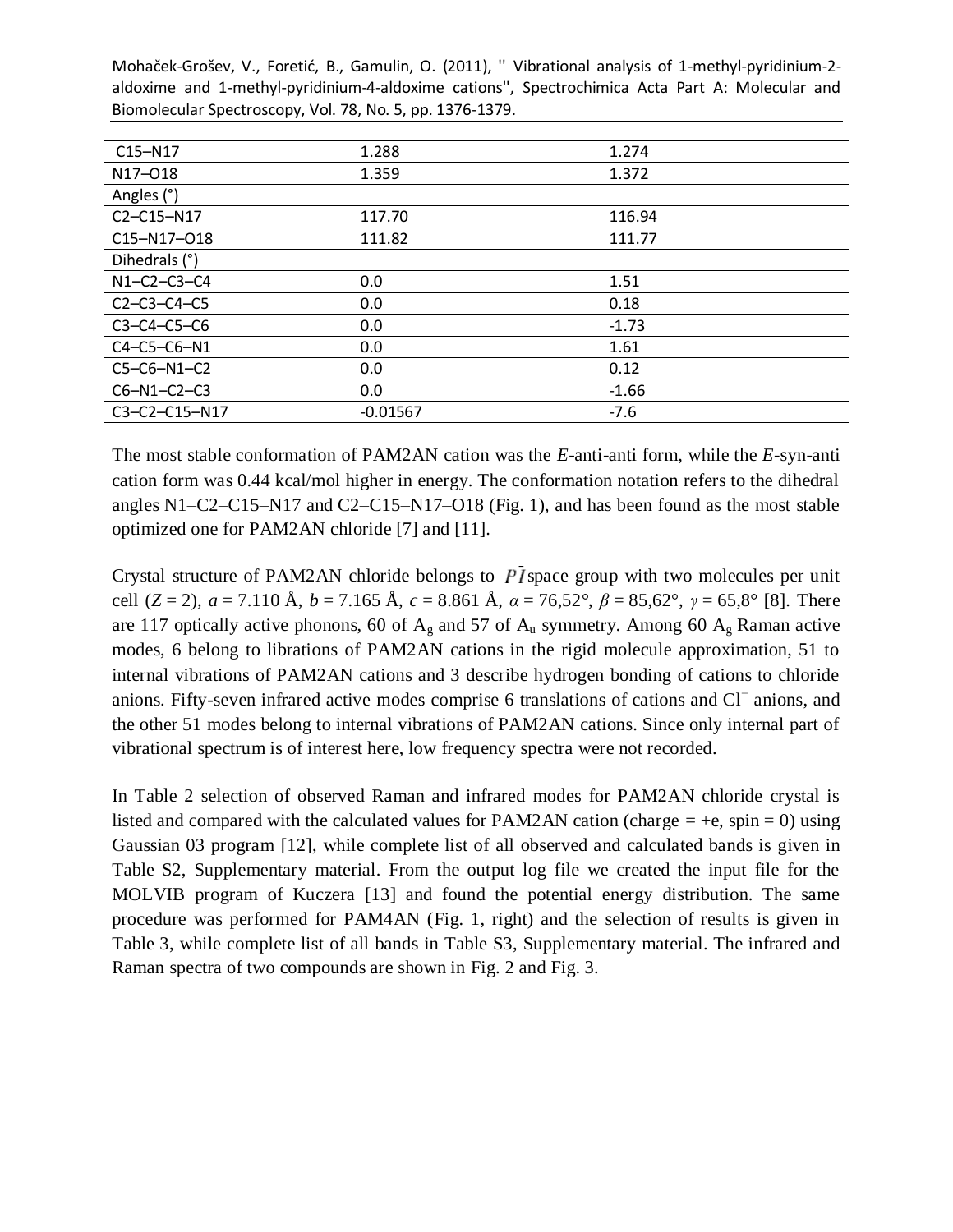**Table 1 Positions of selected observed Raman and infrared bands compared to calculated unscaled frequencies of normal modes of E-anti-anti conformer of pralidoxime (1-methyl-pyridinium-2-aldoxime-chloride) (cm−1 ). In calculation, the geometry of 1-methyl-pyridinium-2-aldoxime ion was optimized using B3LYP/6-31++G(d,p) method.**

| Observed         |                  | Calculated |                                        |           | Potential energy                                        |
|------------------|------------------|------------|----------------------------------------|-----------|---------------------------------------------------------|
| Raman            | <b>Infrared</b>  | calculated | Raman<br>scattering                    | Infrared  | distribution $(\%)$                                     |
| crystal $A_g$    | crystal $A_u$    | value      | activity                               | intensity |                                                         |
|                  |                  |            | $(10^{-40} \text{ m}^4/\text{a.m.u.})$ | (KM/mol)  |                                                         |
| 1631 mw          | 1640 w, sh       | 1681       | 11                                     | 34        | $28 \text{ } v(C = N_{\text{oxim}}) + 22 \text{ } v(C)$ |
|                  |                  |            |                                        |           | $=C$ ) + 14 (( $C_{\text{ring}}$                        |
|                  |                  |            |                                        |           | $C_{ring}$ + 10 (( $C_{ring}$ –H)                       |
|                  | 1629 m           |            |                                        |           |                                                         |
| 1599 vs          | $1629 \text{ m}$ | 1649       | 369                                    | 95        | $46 \text{ } v(C \equiv N_{oxim}) + 19$                 |
|                  |                  |            |                                        |           | $((C_{ring}-H) + 10 \delta(N-O-H))$                     |
|                  | 1596 m, sh       |            |                                        |           |                                                         |
| 1584 s, sh       | 1582 s           | 1615       | 96                                     | 78        | 29 $v(C_{ring} - C_{ring}) + 17 v(C)$                   |
|                  |                  |            |                                        |           | $=$ N <sub>ring</sub> $+$ 16 $v(C_{\text{ring}}$        |
|                  |                  |            |                                        |           | $C_{ring}$ ) + 12 (( $C_{ring}$ –H)                     |
| 1105 vw          | 1117 w           |            |                                        |           |                                                         |
| $1068$ m         | $1071$ vs        | 1082       | 2.5                                    | 162       | $35 v(N_{\text{oxim}}-O) + 23$                          |
|                  |                  |            |                                        |           | $\delta_{sym}(CH_3) + 11 \nu(C = N_{ring})$             |
| $1055 \text{ m}$ | 1051 w           | 1099       | 19                                     | 114       | $30 v(N_{\text{oxim}}-O) + 18$                          |
|                  |                  |            |                                        |           | $\delta_{\text{asym}}(CH_3) + 12 \Phi(C_{\text{ring}})$ |
|                  |                  |            |                                        |           | $H$ ) + 11 $v(C_{ring}-C_{ring})$                       |

**Table 2 Positions of selected observed Raman and infrared bands compared to calculated frequencies of normal modes of 1-methyl-pyridinium-4-aldoxime-chloride (cm−1 ). In calculation, the geometry of 1-methyl-pyridinium-4-aldoxime ion was optimized using B3LYP/6-31++G(d,p) method.**

| Observed          |                            | Calculated          |                                        | Potential energy distribution |                                                                             |
|-------------------|----------------------------|---------------------|----------------------------------------|-------------------------------|-----------------------------------------------------------------------------|
| Raman crystal     | <b>Infrared</b><br>crystal | Calculated<br>value | Raman scattering<br>activity           | Infrared<br>intensity         | (% )                                                                        |
|                   |                            |                     | $(10^{-40} \text{ m}^4/\text{a.m.u.})$ | (KM/mol)                      |                                                                             |
| 1676 mw           |                            |                     |                                        |                               |                                                                             |
|                   | 1651 s, sh                 |                     |                                        |                               |                                                                             |
| 1643 s            | 1647 s, sh                 | 1697                | 34                                     | 58                            | $35 \text{ } v(C = C) + 18 \text{ } v(C = C)$                               |
|                   |                            |                     |                                        |                               | $N_{\text{oxim}}$ ) + 17 $\Phi$ (C ring-H)                                  |
|                   | 1639 s                     |                     |                                        |                               |                                                                             |
|                   | 1632 s, sh                 |                     |                                        |                               |                                                                             |
|                   | 1625 mw, sh                |                     |                                        |                               |                                                                             |
| $1611$ vvs        | 1607 s                     | 1654                | 634                                    | 345                           | 50 $v(C = N_{\text{oxim}}) + 10 v(C = C)$                                   |
| 1578 m            | 1574 w, sh                 |                     |                                        |                               |                                                                             |
| 1570 m            | 1568 m                     | 1594                | 9                                      | 19                            | 34 $v(C_{ring} - C_{ring}) + 28 v(C)$                                       |
|                   |                            |                     |                                        |                               | $N_{ring}$                                                                  |
| 1082 w            | $1077$ w, br               | 1096                | 10                                     | 143                           | $37 \text{ v}(\text{N}_{\text{oxim}} - \text{O}) + 33$                      |
|                   |                            |                     |                                        |                               | $\delta_{\text{asvm}}(CH_3) + 12 \nu(C \underline{\text{N}}_{\text{ring}})$ |
| 1051 mw           |                            |                     |                                        |                               |                                                                             |
| 1008 <sub>m</sub> | $1009$ vs                  | 1074                | 11                                     | 225                           | 43 $v(N_{oxim} - O) + 20$                                                   |
|                   |                            |                     |                                        |                               | $\delta_{\text{asvm}}(CH_3) + 13 \nu(C = N_{\text{ring}})$                  |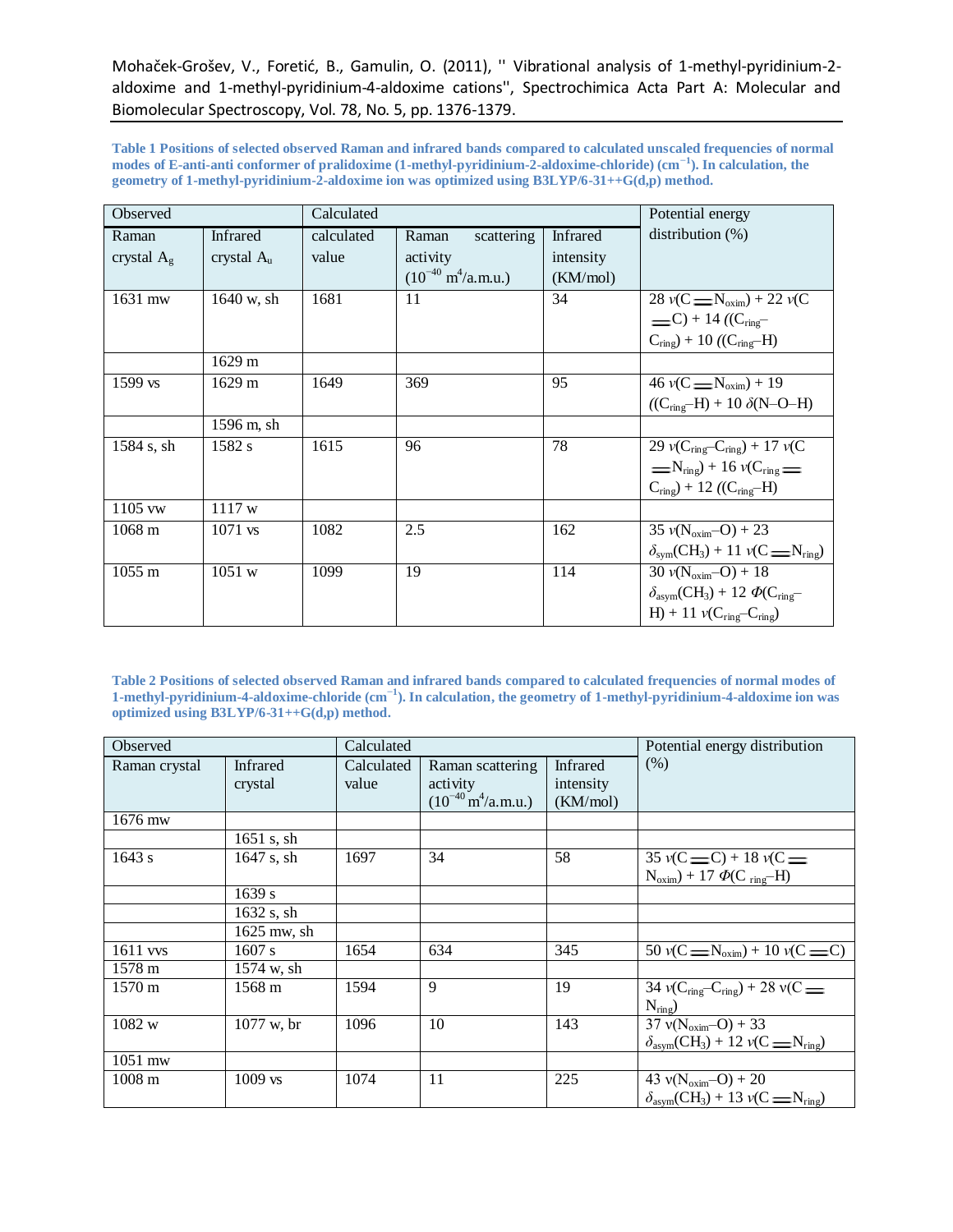

**Fig 2 Comparison of infrared (4000–370 cm−1 ) and Raman (2000–150 cm−1 ) spectra of PAM2AN chloride powder.**



**Fig 3 Comparison of infrared (4000–370 cm−1 ) and Raman (2000–150 cm−1 ) spectra of PAM4AN chloride powder.**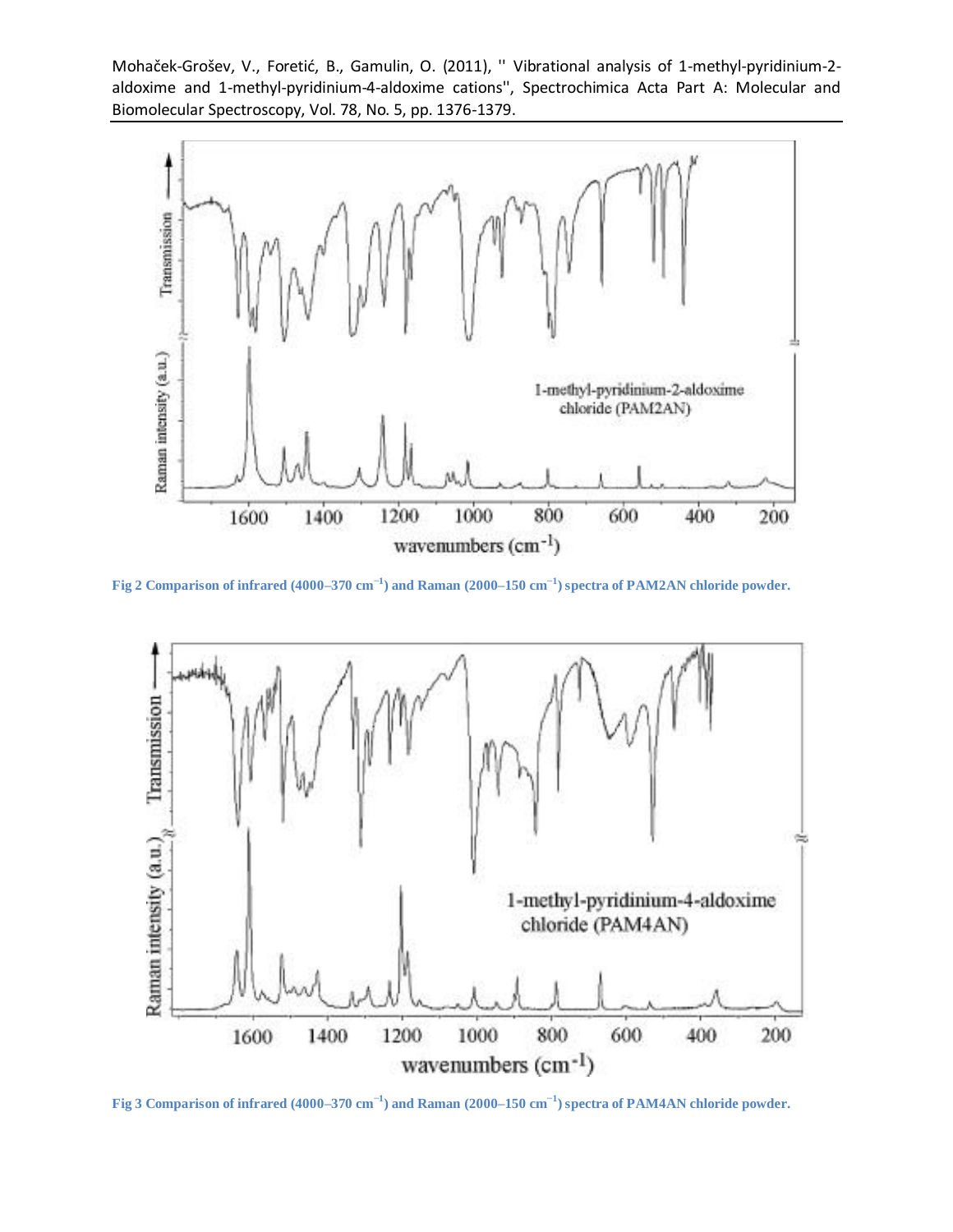We have been concentrated on several aldoxime group modes that most likely experienced shifts and/or broadening in a crystal upon hydrogen bonding to chloride anion, and whose position revealed the acido-basic properties of the examined structural isomers.

# 3.1. OH stretching

In the infrared spectrum of PAM2AN chloride, O…Cl<sup>−</sup> distance equals to 2.988 Å [8] and O–H stretching band has been attributed to the broad band centered around 2800 cm<sup>-1</sup> underlying –  $CH_3$  and  $C-H_{ring}$  stretching bands. This value is close to the value of  $v(OH)$  calculated by Emmeluth et al. for the phenol complexed with  $Cl^-$  at 2815 cm<sup>-1</sup>, with  $O \cdots Cl^-$  distance nearly equal to 2.983 Å [14]. For PAM4AN the centre of gravity of the *ν*(OH) band is at higher wavenumbers,  $\sim$ 3050 cm<sup>-1</sup>, which would indicate weaker O–H…Cl<sup>−</sup> bonding, and O…Cl<sup>−</sup> distance greater than 2.990 Å [11] and [15]. In the matrix isolation experiment performed by Stepanenko et al. [5] the O–H stretching for the *E*-isomer of electrically neutral, uncharged, pyridine-4-aldoxime, appeared at 3619 cm<sup>-1</sup> in argon matrix, while Flakus and Michta have discussed the effects of the strong O–H···N hydrogen bonded infinite chains of that molecule in the crystal [16].

# 3.2. δ(NOH) bending

Two infrared modes of PAM2AN cation have the largest calculated contribution from *δ*(NOH) (Table S2, Supplementary material). They have been calculated as 1315 cm<sup>-1</sup> and 1460 cm<sup>-1</sup> (unscaled). In the experimental infrared spectrum a broad band at  $1290 \text{ cm}^{-1}$  would correspond to the first mode and a weak band at  $1401 \text{ cm}^{-1}$  to the second mode. Similar calculated modes at 1304 cm<sup>-1</sup> and 1452 cm<sup>-1</sup> have been obtained for PAM4AN, but in the experimental spectrum the band at 1290  $\text{cm}^{-1}$  is narrower.

# 3.3. *ν*(N–O) stretching

Both calculated and observed wavenumbers for  $v(N-O)$  has been found to be higher for PAM2AN than for PAM4AN cation. For PAM2AN, *v*(N–O) calculated value is at 1082 cm<sup>-1</sup> and observed at 1071 cm<sup>-1</sup>, while for PAM4AN the calculated value is at 1074 cm<sup>-1</sup> and observed at 1009 cm<sup>-1</sup>. The position of the band clearly indicated the resonance contribution of  $C-N = O<sup>+</sup>H$  in both structures in comparison with the matrix isolated uncharged pyridine-4aldoxime whose N–O stretching was assigned to 969 cm<sup>-1</sup> band [5]. Higher values found for the PAM2AN compared to its 4-structural isomer are in accordance with its higher acidity and consequently enhanced nucleophilic properties at physiological pH.

# 3.4. *τ*(OH) torsion

Calculation has predicted torsion of the hydroxyl group at 548 cm<sup>-1</sup> in PAM2AN, and at 545 cm<sup>-1</sup> in PAM4AN cation. In PAM2AN chloride crystal spectra, this band is too weak to be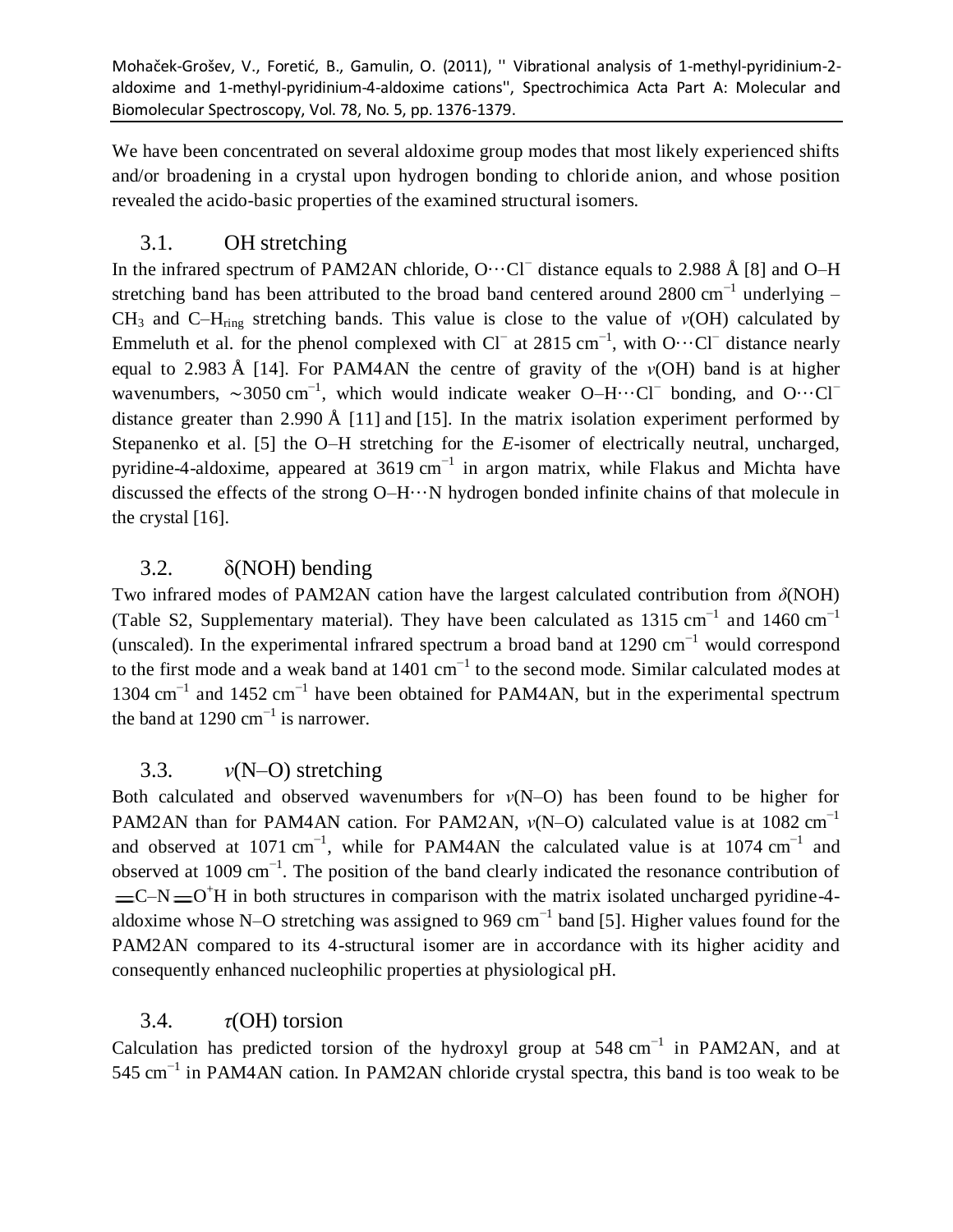observed, but in PAM4AN chloride it can be confidently attributed to the broad infrared band at  $647$  cm<sup>-1</sup>.

## 3.5.  $v(C == \text{Naldoxime})$  stretching

This stretching coordinate has been found by normal coordinate analysis to contribute most to two Raman active modes: the first one at  $1649 \text{ cm}^{-1}$ , and the second one at  $1681 \text{ cm}^{-1}$ (PAM2AN) or to 1654 cm<sup>-1</sup> and 1697 cm<sup>-1</sup> (PAM4AN). The observed bands in the Raman spectra lie at lower wavenumbers: at 1599 cm<sup>-1</sup> and 1631 cm<sup>-1</sup> (PAM2AN) and at 1611 cm<sup>-1</sup> and 1643 cm<sup>-1</sup> (PAM4AN). In the experimental infrared spectrum the band at 1629 cm<sup>-1</sup> for PAM2AN and the band at 1607 cm<sup>-1</sup> for PAM4AN has been undoubtedly assigned to the C  $=$ N stretching. The trend that both calculated and observed values for PAM2AN are lower than for PAM4AN indicated again that PAM2AN isomer is stronger acid.

#### 4. Conclusion

The fact that *ν*(N–O) stretching band and *δ*(NOH) bending mode associated with aldoxime group appeared at higher wavenumbers in PAM2AN than in PAM4AN indicate stronger hydrogen bonding in PAM2AN chloride than in PAM4AN salt. We estimate the Cl<sup>−</sup>…O distance in PAM4AN as being smaller than the value found in PAM2AN chloride: 2.988 Å. These hydrogen bonds strengthen the layer containing anions in PAM2AN chloride crystal, while the forces between layers are somewhat weaker. Weakening of hydrogen bonding in PAM4AN chloride could promote better aqueous solubility of this compound as compared to PAM2AN salt. Higher wavenumbers of  $v(N-0)$  and lower of  $v(C=N)$  stretching modes found for the PAM2AN in comparison to its 4-structural isomer are in accordance with its property of stronger acid and consequently better nucleophilic agent at physiological pH.

The performed band assignment of these crystalline compounds will be very helpful for the future study of their solutions, used in medical applications, in which both protonated and ionized species are present.

#### Acknowledgements

This work was supported by the Ministry of Science, Technology and Sport of the Republic of Croatia, Grants no. 098-0982904-2898, 108-1193079-3070 and 108-1080134-3105.

#### Appendix A. Supplementary data

Supplementary data associated with this article can be found, in the online version, at doi:10.1016/j.saa.2011.01.012.